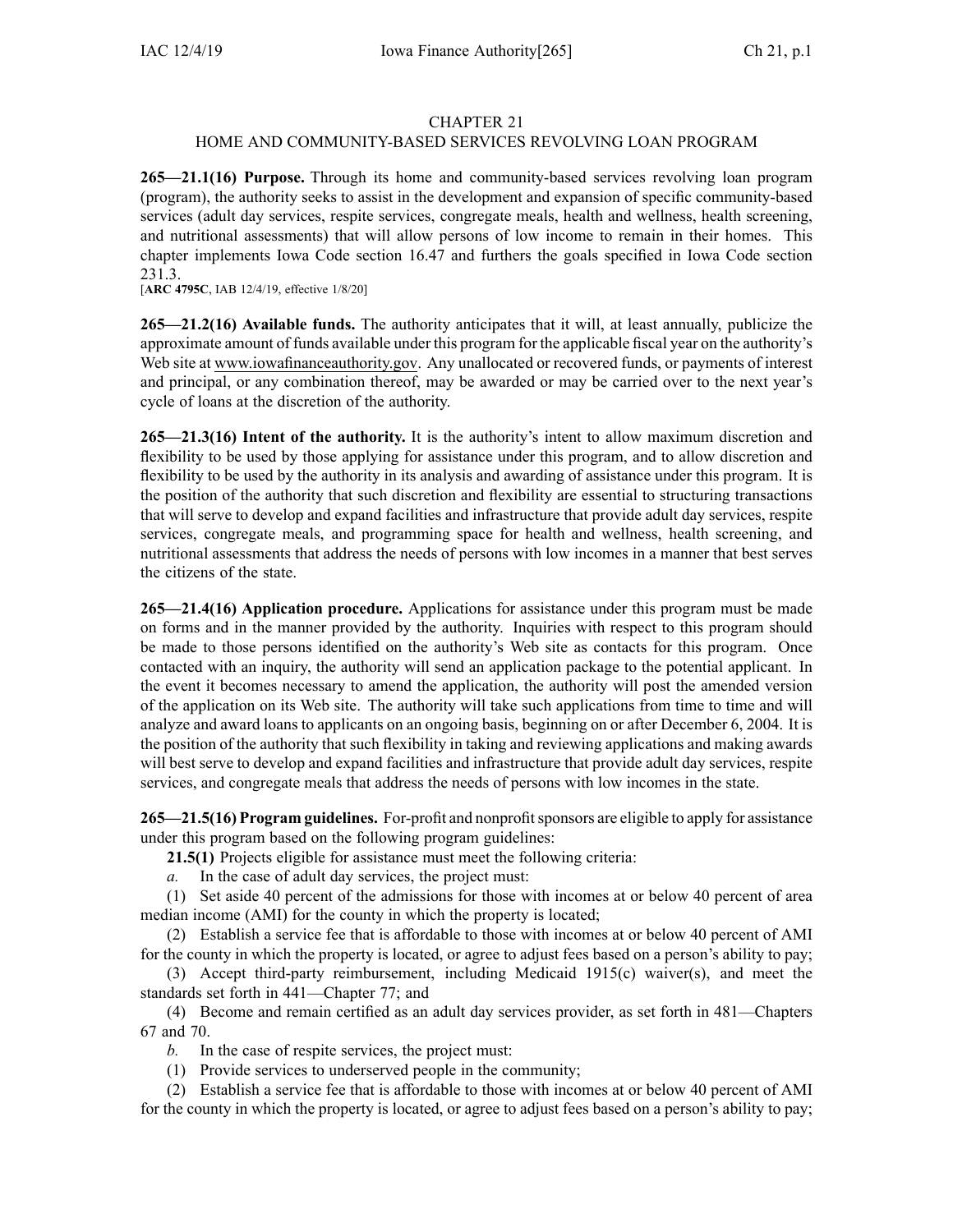(3) Accept third-party reimbursement, including Medicaid 1915(c) waiver(s), and meet the standards set forth in [441—Chapter](https://www.legis.iowa.gov/docs/iac/chapter/441.77.pdf) 77; and

(4) Meet all local, state and federal requirements subject to health care limits of the proposed setting.

*c.* In the case of congregate meals, the project must establish and maintain <sup>a</sup> contract with the area agency on aging to provide congregate meals under the standards established for such <sup>a</sup> program under the federal Older Americans Act.

*d.* In the case of programming space for health and wellness, the program must:

(1) Adopt research-based practices to preven<sup>t</sup> disease and improve overall wellness, resulting in measurable outcomes for participants;

(2) Provide educational opportunities on disease prevention, physical activity, and nutritional choices; and

(3) Establish <sup>a</sup> service fee that is affordable to those with incomes at or below 40 percen<sup>t</sup> of AMI for the county in which the property is located, or agree to adjust fees based on <sup>a</sup> person's ability to pay.

*e.* In the case of programming space for health screening, the program must:

(1) Use <sup>a</sup> licensed health care professional to provide screening and assessment services within the limits of the professional's license;

(2) Provide services to underserved people in the community; and

(3) Establish <sup>a</sup> service fee that is affordable to those with incomes at or below 40 percen<sup>t</sup> of AMI for the county in which the property is located, or agree to adjust fees based on <sup>a</sup> person's ability to pay.

*f.* In the case of programming space for nutritional assessments, the program must:

(1) Use <sup>a</sup> registered dietitian to provide assessment and counseling services;

(2) Establish <sup>a</sup> service fee that is affordable to those with incomes at or below 40 percen<sup>t</sup> of AMI for the county in which the property is located, or agree to adjust fees based on <sup>a</sup> person's ability to pay; and

(3) Accept third-party reimbursement for nutritional counseling, including one or both of the following:

1. Medicaid 1915(c) waiver(s) and meet the standardsset forth in human services department rules in 441—Chapters 77 and 78;

2. The Older Americans Act, 42 U.S.C. § 3001 et seq., and meet the standards set forth in the department on aging's rules in 17—Chapter 7.

*g.* A demonstrated market need for the project must exist and the project must be in <sup>a</sup> good location, both as determined by the authority in its sole discretion.

*h.* Assistance provided under this program must enable the project to maintain financial feasibility and affordability for at least the term of the loan.

*i.* Maintenance and debt service reserve funds must be adequately funded, as determined by the authority in its sole discretion.

*j.* Programs shall comply with all applicable federal, state and local laws and rules related to the specified service or services offered by the sponsor.

**21.5(2)** The following types of activities are eligible for assistance:

- *a.* Acquisition and rehabilitation.
- *b.* New construction.
- *c.* Rehabilitation to expand <sup>a</sup> current program.

*d.* Such other similar activities as may be determined by the authority to fall within the guidelines and purposes established for this program.

**21.5(3)** Assistance will be provided upon the following terms and conditions:

*a.* Generally, the minimum loan amount is \$50,000, and the maximum loan amount is \$1,000,000. The maximum loan term and amortization period are each 20 years.

*b.* The debt service ratio must be at least 1.30:1, as calculated by the authority. In addition, the loan-to-value ratio of the project, as calculated by the authority, will be considered. Notwithstanding the above, the authority may, in its sole discretion, accep<sup>t</sup> <sup>a</sup> lower debt service ratio based on the final underwriting of the project.